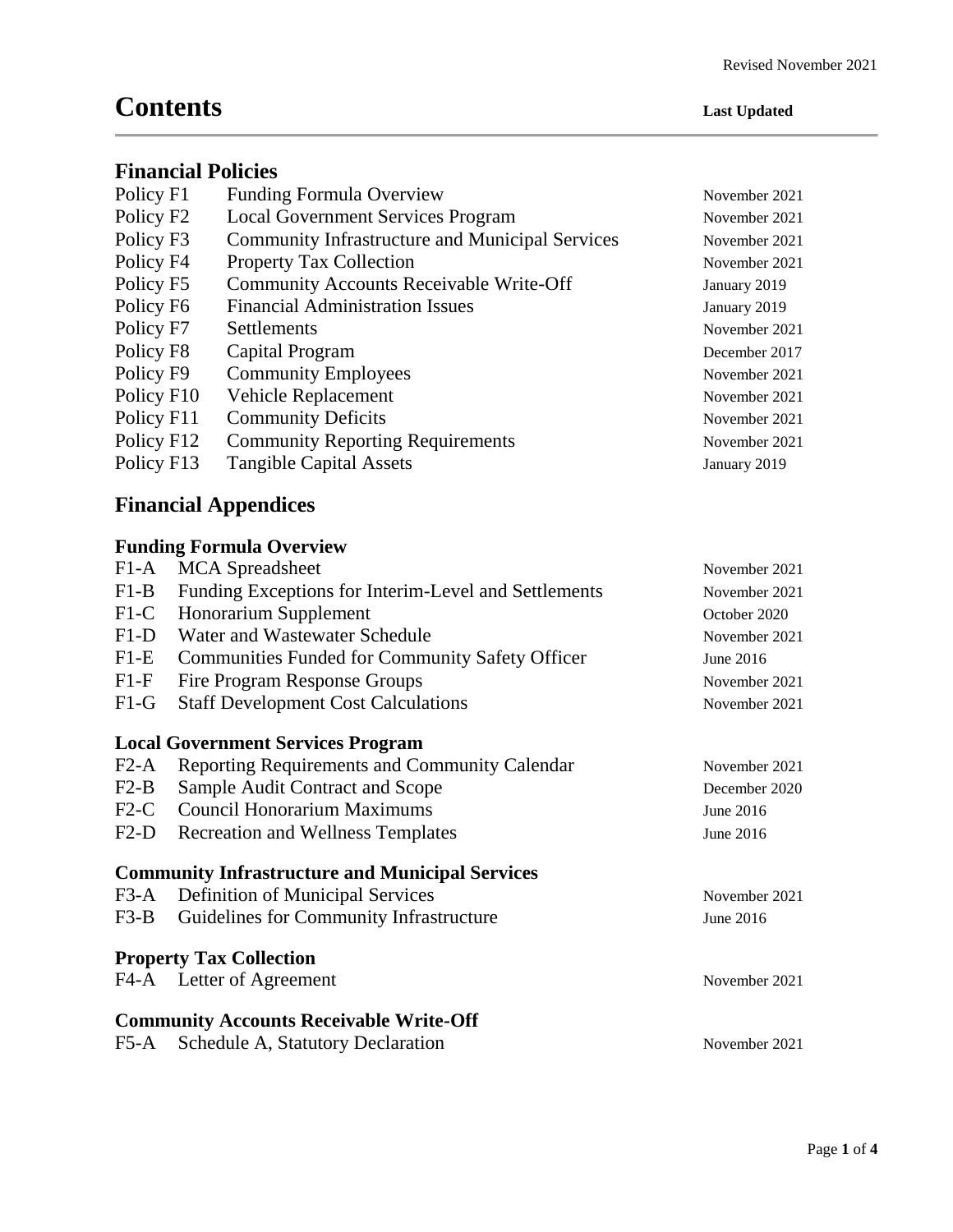|            | <b>Financial Administration Issues</b>                   |                  |
|------------|----------------------------------------------------------|------------------|
| F6-A       | <b>Statutory Declaration, Form A Undertaking</b>         | <b>July 2010</b> |
| F6-B       | <b>Sample Community Credit Card Policy</b>               | March 2016       |
|            |                                                          |                  |
|            | <b>Capital Program</b>                                   |                  |
| F8-A       | <b>Capital Project Application</b>                       | October 2014     |
| F8-B       | <b>Project Assessment Form</b>                           | <b>July 2014</b> |
| $F8-C$     | <b>Capital Process Flowchart</b>                         | December 2017    |
|            | <b>Vehicle Replacement</b>                               |                  |
|            | F10-A Vehicle Replacement Guideline                      | November 2021    |
|            |                                                          |                  |
|            | <b>Tangible Capital Assets</b>                           |                  |
|            | F13-A Capital Asset Thresholds and Estimated Useful Life | November 2021    |
|            | <b>Public Works Policies</b>                             |                  |
| Policy PW1 | <b>Infrastructure Operation and Maintenance</b>          | December 2017    |
| Policy PW2 | <b>Road Application Procedures</b>                       | November 2021    |
| Policy PW3 | Providing Driveway Approaches and Culverts               | November 2021    |
| Policy PW4 | <b>Dust Control for Settlements</b>                      | January 2019     |
|            |                                                          |                  |
|            | <b>Public Works Appendices</b>                           |                  |
|            | <b>Road Application Procedures</b>                       |                  |
|            | PW2-A Application for Roads to Isolated Dwellings        | April 2002       |
|            | <b>PW2-B Road Maintenance Agreement</b>                  | November 2021    |
|            |                                                          |                  |
|            | <b>Land Policies</b>                                     |                  |
| Policy L1  | <b>Application for Subdivision Approval</b>              | January 2019     |
| Policy L2  | Disposition of Lots Acquired by the Department through   |                  |
|            | <b>Tax Sale Proceedings</b>                              | November 2021    |
| Policy L3  | <b>Community Boundaries</b>                              | January 2019     |
| Policy L4  | <b>Seasonal Recreational Subdivisions</b>                | November 2021    |
| Policy L5  | <b>Public Cemeteries</b>                                 | January 2019     |
| Policy L6  | <b>Application for Rural Residential Development</b>     | November 2021    |
| Policy L7  | Development of Cottage Lots and Recreational Homes       | November 2021    |
| Policy L8  | <b>Community Land Use Planning</b>                       | November 2021    |
|            | <b>Land Appendices</b>                                   |                  |
|            |                                                          |                  |
|            | <b>Community Boundaries</b>                              |                  |
|            | L3-A Boundary Review Process                             | November 2021    |
|            | <b>Seasonal Recreational Subdivisions</b>                |                  |
|            | L4-A Circulation List for Recreational Crown Lands       | November 2021    |
|            |                                                          |                  |
|            | <b>Public Cemeteries</b>                                 |                  |
|            | L5-A Sample Plot Plan                                    | January 2019     |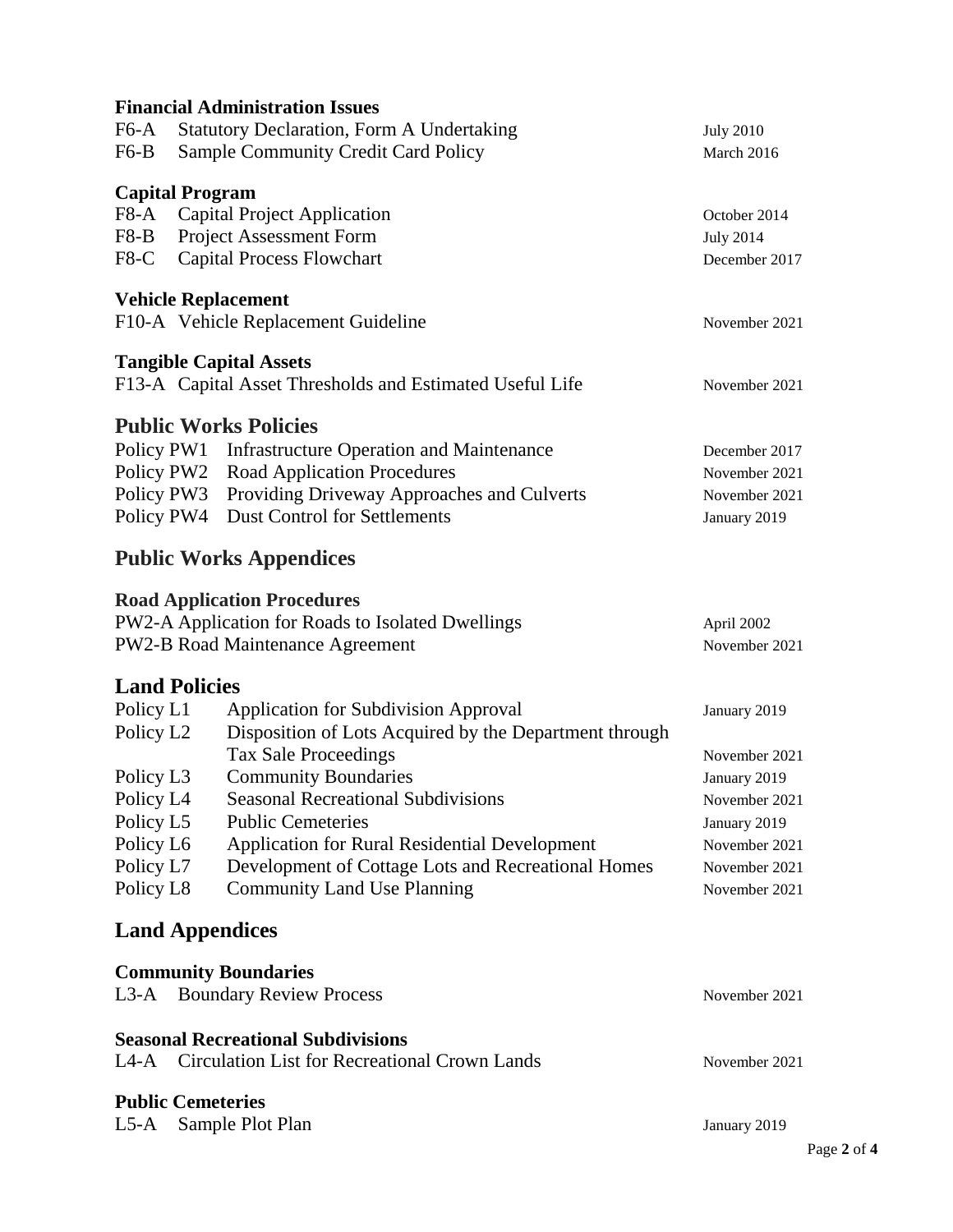|            | L5-B Sample Registry                                          | January 2019  |
|------------|---------------------------------------------------------------|---------------|
|            |                                                               |               |
|            | <b>Protective Services Policies</b>                           |               |
|            | Policy PS1 Volunteer Fire Department and Fire Chief Selection | October 2020  |
| Policy PS2 | <b>Community Safety Officer Program</b>                       | January 2019  |
| Policy PS3 | <b>Community Safety Officer Vehicle</b>                       | February 2019 |
|            |                                                               |               |
|            | <b>Protective Services Appendices</b>                         |               |
|            | <b>Volunteer Fire Department and Fire Chief Selection</b>     |               |
|            | PS1-A Volunteer Fire Chief Agreement                          | February 2019 |
|            | PS1-B Incident Report                                         | February 2019 |
|            | PS1-C Monthly Training Report                                 | February 2019 |
|            |                                                               |               |
|            | <b>Community Safety Officer Program</b>                       |               |
|            | PS2-A Uniform and Equipment Requirements                      | February 2019 |
|            | PS2-B Community Safety Officer Work Plan                      | February 2019 |
|            | PS2-C Community Safety Officer Monthly Report                 | February 2019 |
|            | PS2-D Supplemental Report                                     | February 2019 |
|            |                                                               |               |
|            | <b>Community Safety Officer Vehicle</b>                       |               |
|            | PS3-A Community Safety Officer Vehicle Mileage Report         | February 2019 |
|            | PS3-B Community Safety Officer Vehicle Accident Report        | February 2019 |
|            | <b>Environmental Health Services Policies</b>                 |               |
|            | Policy EHS1 Management of Waste Disposal Sites                | November 2021 |
|            | Policy EHS2 Water and Wastewater Utility Charges              |               |
|            |                                                               | January 2019  |
|            | <b>Election Policies</b>                                      |               |
|            | Policy E1 Community Election Officials                        | November 2021 |
|            |                                                               |               |
|            | <b>Election Appendices</b>                                    |               |
|            | <b>Community Election Officials</b>                           |               |
| E1-A       | Election Official's Appointment Bylaw                         | November 2021 |
| $E1-B$     | Sample Advertisement: Senior Election Official and Assistant  |               |
|            | Senior Election Official                                      | December 2017 |
|            | <b>General Policies</b>                                       |               |
|            |                                                               |               |
| Policy G1  | Placement of Communities into Trust or Co-Management          |               |
|            | <b>Status</b>                                                 | January 2019  |
| Policy G2  | Provisions of Basic Local Services to Cottage Areas           |               |
|            | Falling within the Jurisdiction of the Department             | November 2021 |
| Policy G3  | Community Elected Official Providing Services to the          |               |
|            | Community on a Contracted or Purchase Basis                   | December 2006 |
|            |                                                               |               |
| Policy G4  | <b>Communities Contracting for Community Services</b>         | January 2019  |
| Policy G5  | <b>Contracting Community Capital Projects</b>                 | January 2019  |